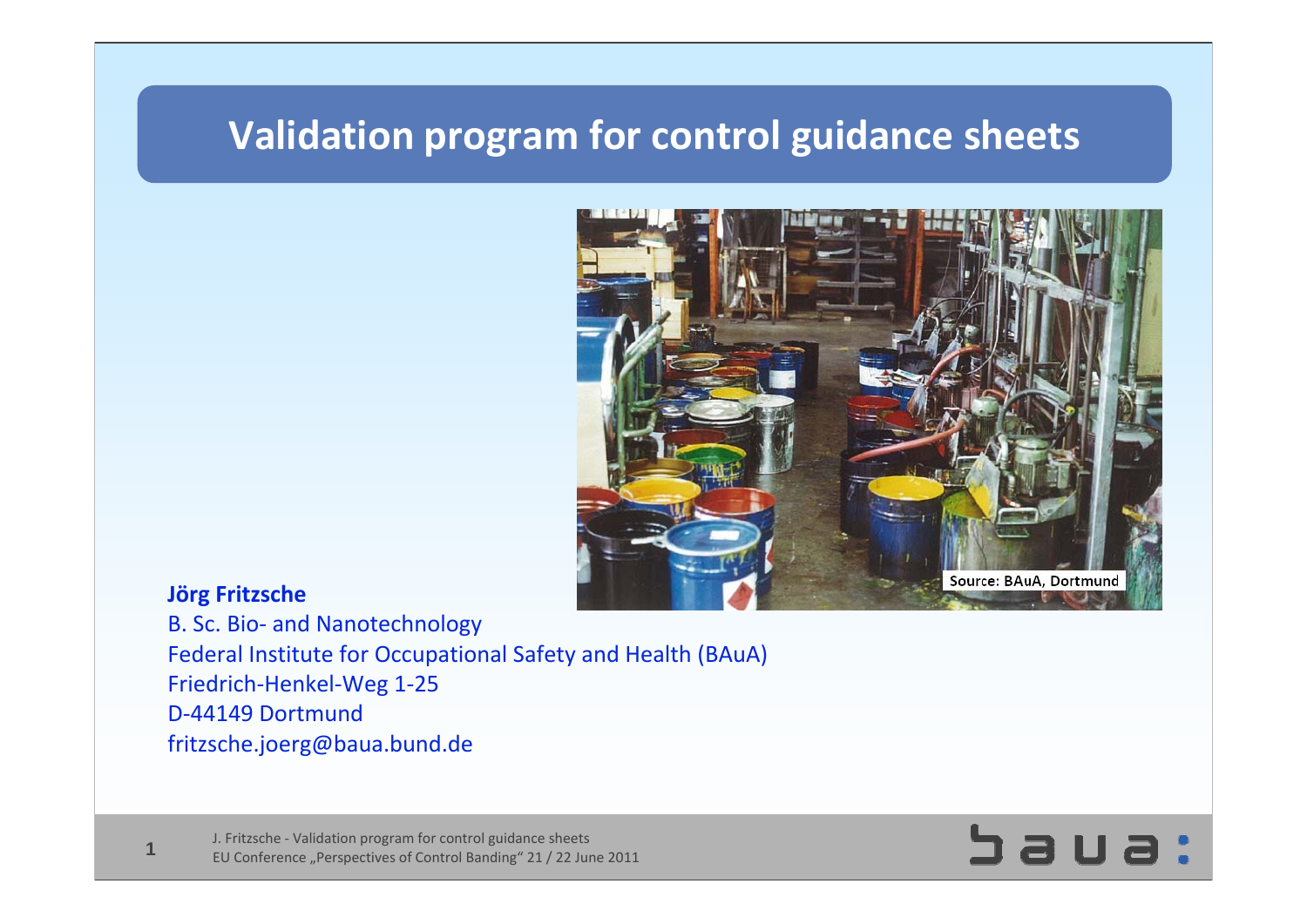#### Easy‐to‐use Workplace Control Scheme for Hazardous Substances (EMKG)

#### **A tool for exposure assessment**

- developed from BAuA 2006
- Version 2.1 since 2008
- Version 2.2 from 2011
- Version 3.0 will come 2013

#### **Control Guidance Sheets (CGS)**

- Elements of EMKG
- General sheets: 100, 200, 300
- like the COSHH Essentials' CGS

(Generic and Industry Specific Sheets)



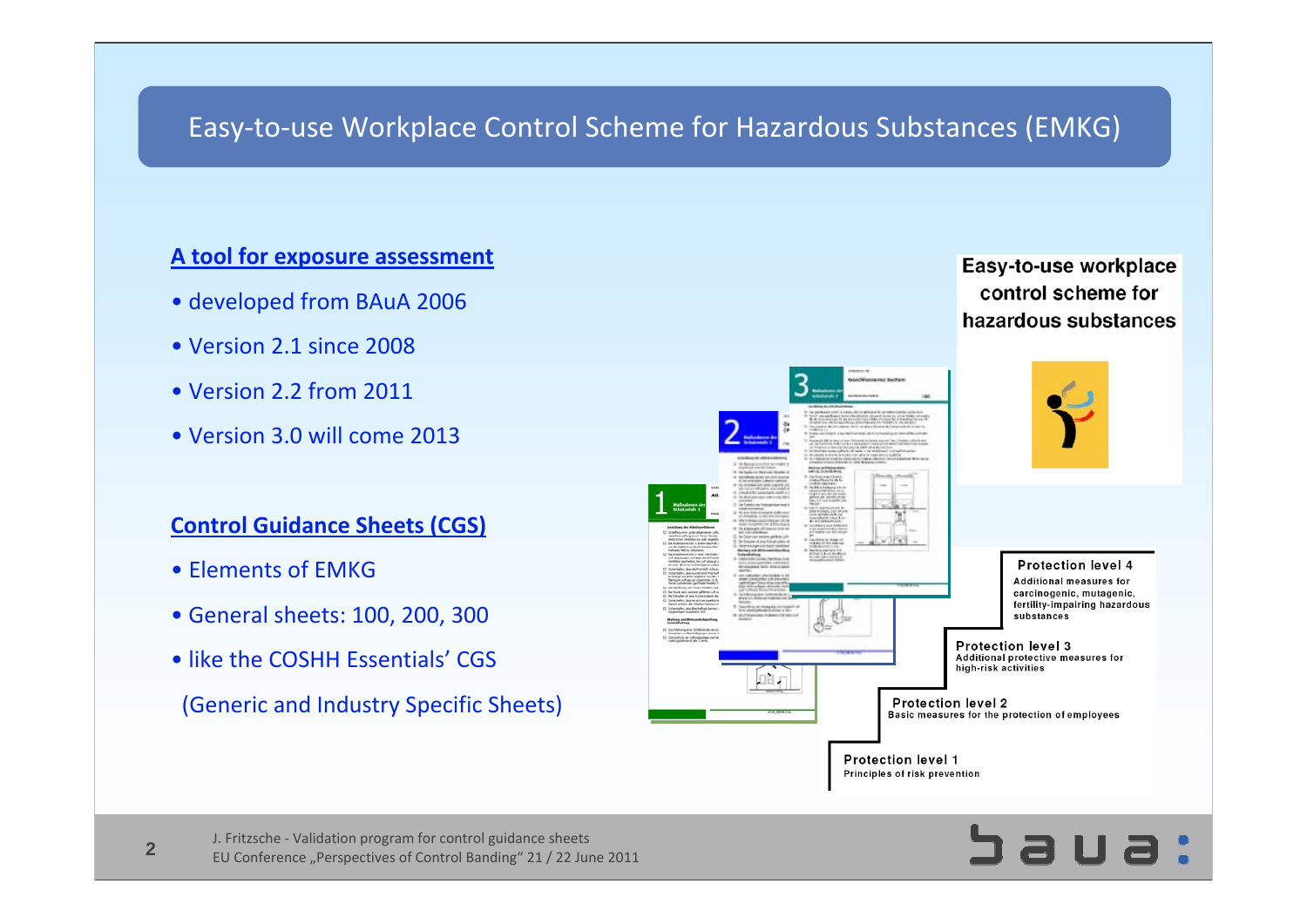## BAuA Project – Validation of Control Guidance Sheets

- •CGS are derived from **practical experiences**
- •Protection measures are based on **hazards, release** and **amounts** of the substance used
- •depending on protection measure exposure bands are **predicted**
- •the items of the CGS are transferred into **checklists**
- •Workplace measurements are used for **validation**
- •measured workplace exposures will be **compared** with predicted exposure bands
- •BAuA co-operates with enterprises and employers' associations

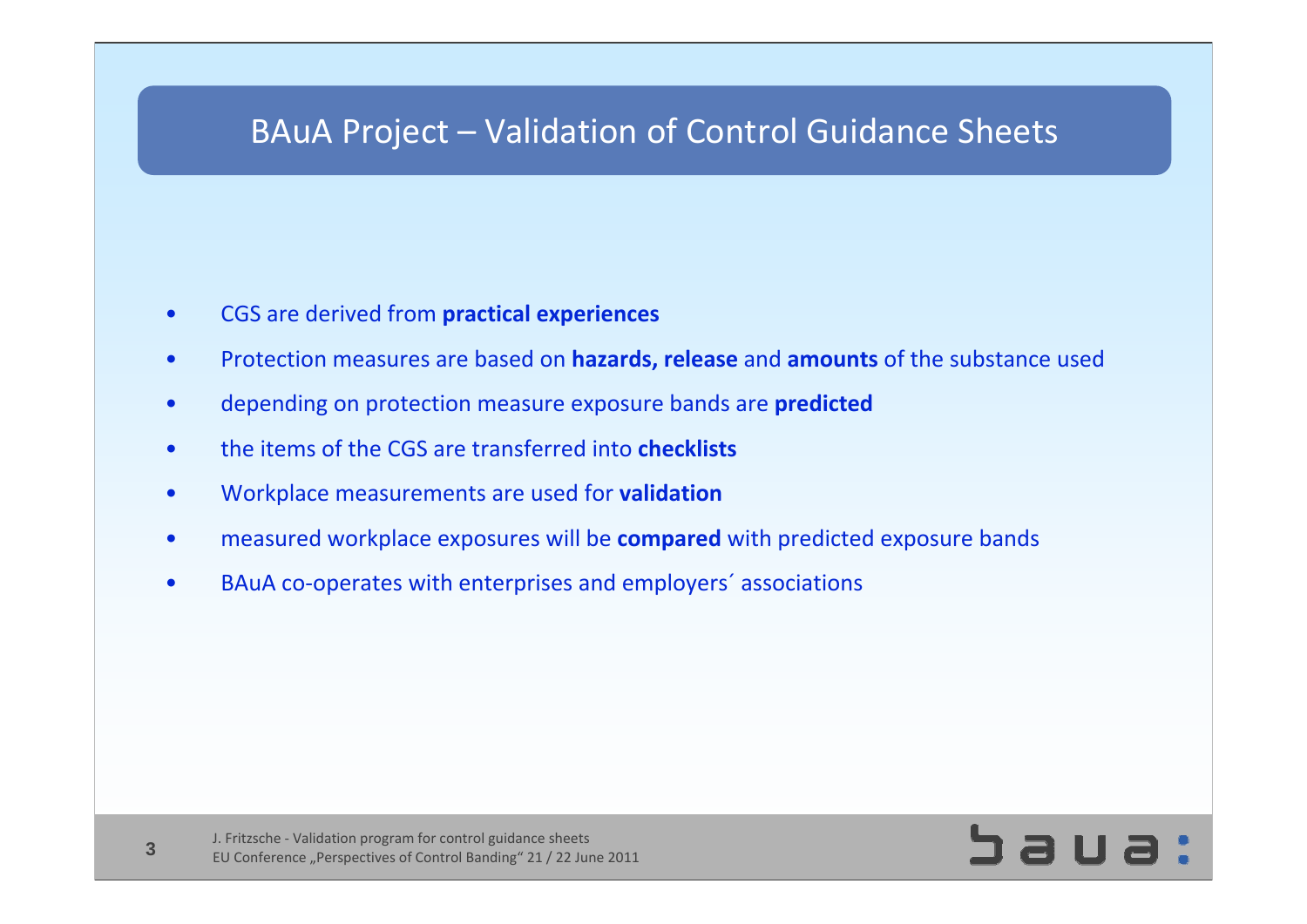# Filling and emptying of containers for liquids

#### **Relevant CGS**

**4**

| 210 | Charging reactors and mixers from (a sack or) keg |
|-----|---------------------------------------------------|
| 211 | <b>IBC filling and emptying</b>                   |
| 212 | Drum filling                                      |
| 213 | Drum emptying using a drum pump                   |
| 301 | Glove box                                         |
| 305 | <b>Drum filling</b>                               |
| 306 | Drum emptying                                     |
| 308 | <b>IBC filling and emptying (liquids)</b>         |
| 310 | Tanker filling and emptying (liquids)             |
| 311 | <b>Filling kegs</b>                               |
| 312 | Transferring liquid by pump                       |
| 314 | <b>Bottle filling</b>                             |
| ╋   | <b>General Sheets (100, 200, 300)</b>             |





# **SOUSC**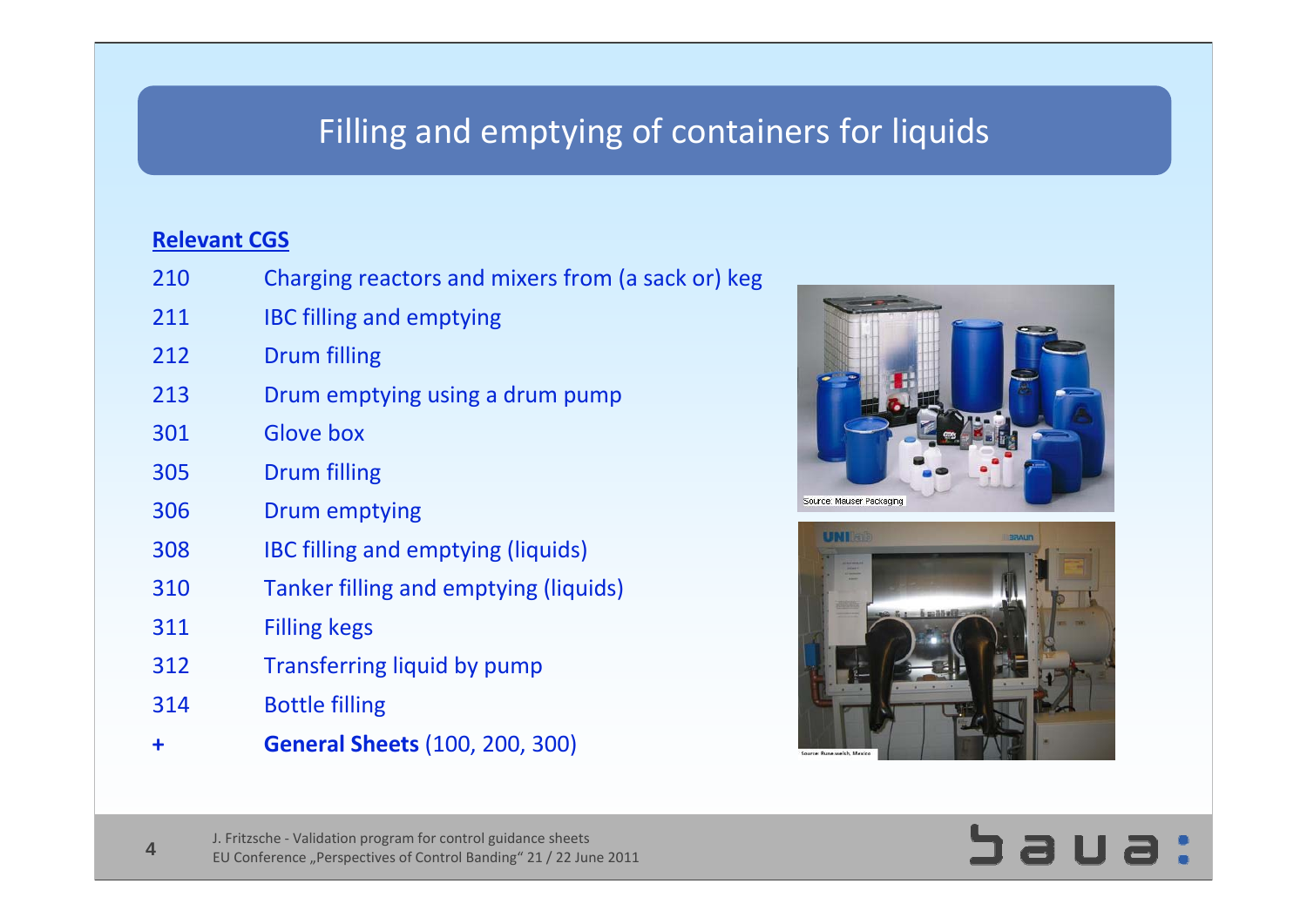## Development of Checklists

- •based on general CGS 100, 200, 300
- •developed for each CGS concerning filling and emptying of containers
- •**12 CGS <sup>=</sup> 12 checklists**
- • 2 classes of Items in the checklists
	- **1. general characterisation of the enterprise**
	- **2. precise description of the exposure during measurement**
- • vague terms shall be transformed into measurable quantities example:

#### **(CGS 311)**

**5**

**"provide <sup>a</sup> ventilated enclosure around the filling operation"**

¾**measuring the distance between place of filling operation and enclosure/exhaust [m]**



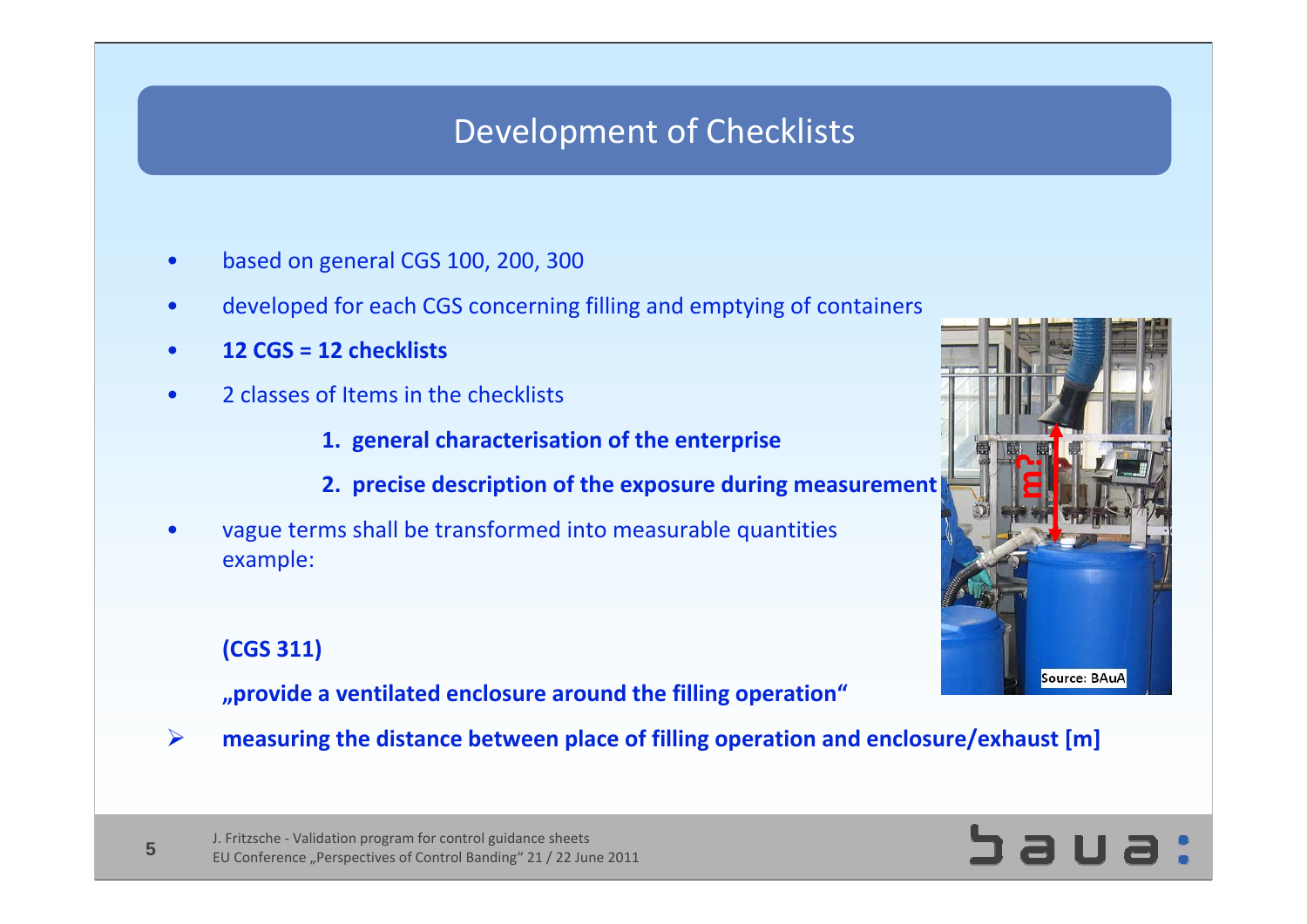### Our measurement approach (1)

- • measuring six enterprises for each CGS using the **checklists**
- • measurements of different liquids with **varying boiling points**
- • performing workplace measurements during the activities (**no shift values**)
- • **personal air sampling** when work is nonstop at the emission source,
	- if not: **stationary sampling**





J. Fritzsche - Validation program for control guidance sheets EU Conference "Perspectives of Control Banding" 21 / 22 June 2011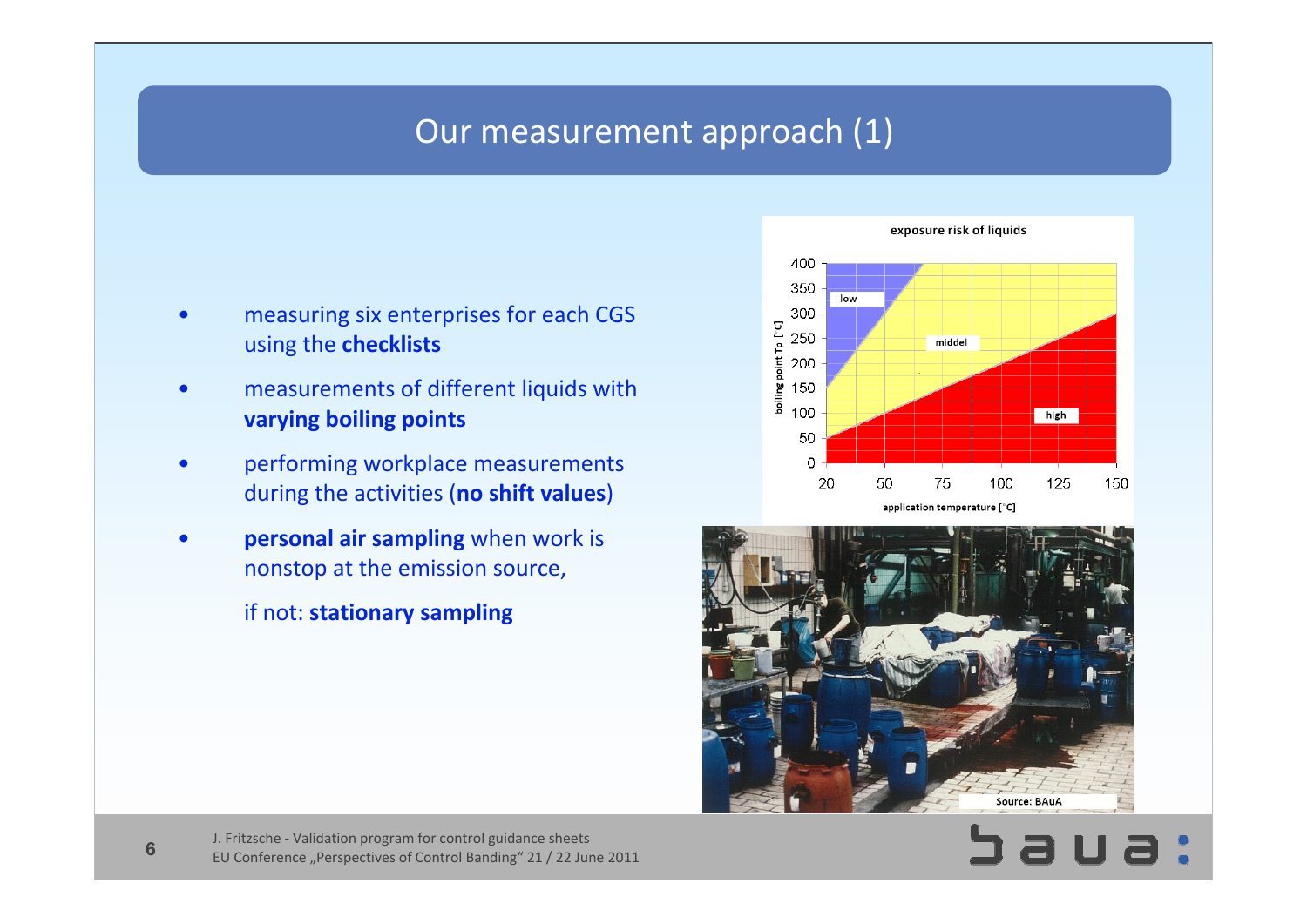### Our measurement approach (2)

- • if the duration of one activity is **to short** <sup>a</sup> number of same activities is **accumulated** in one measurement
- • collection of solvents on **thermal desorption tubes** and **activated charcoal tubes**
- •desorption of the collected analytes in the lab
- • analytical determination and quantification using **GC‐MS** or **HPLC**
- • simultaneous recording of the activities using **PIMEX** (**PI**cture **M**ix **EX**posure) system with camera and direct reading instruments **(e. g. PID)**
- • **comparing** the measured concentrations with the predicted exposure bands







J. Fritzsche - Validation program for control guidance sheets EU Conference "Perspectives of Control Banding" 21 / 22 June 2011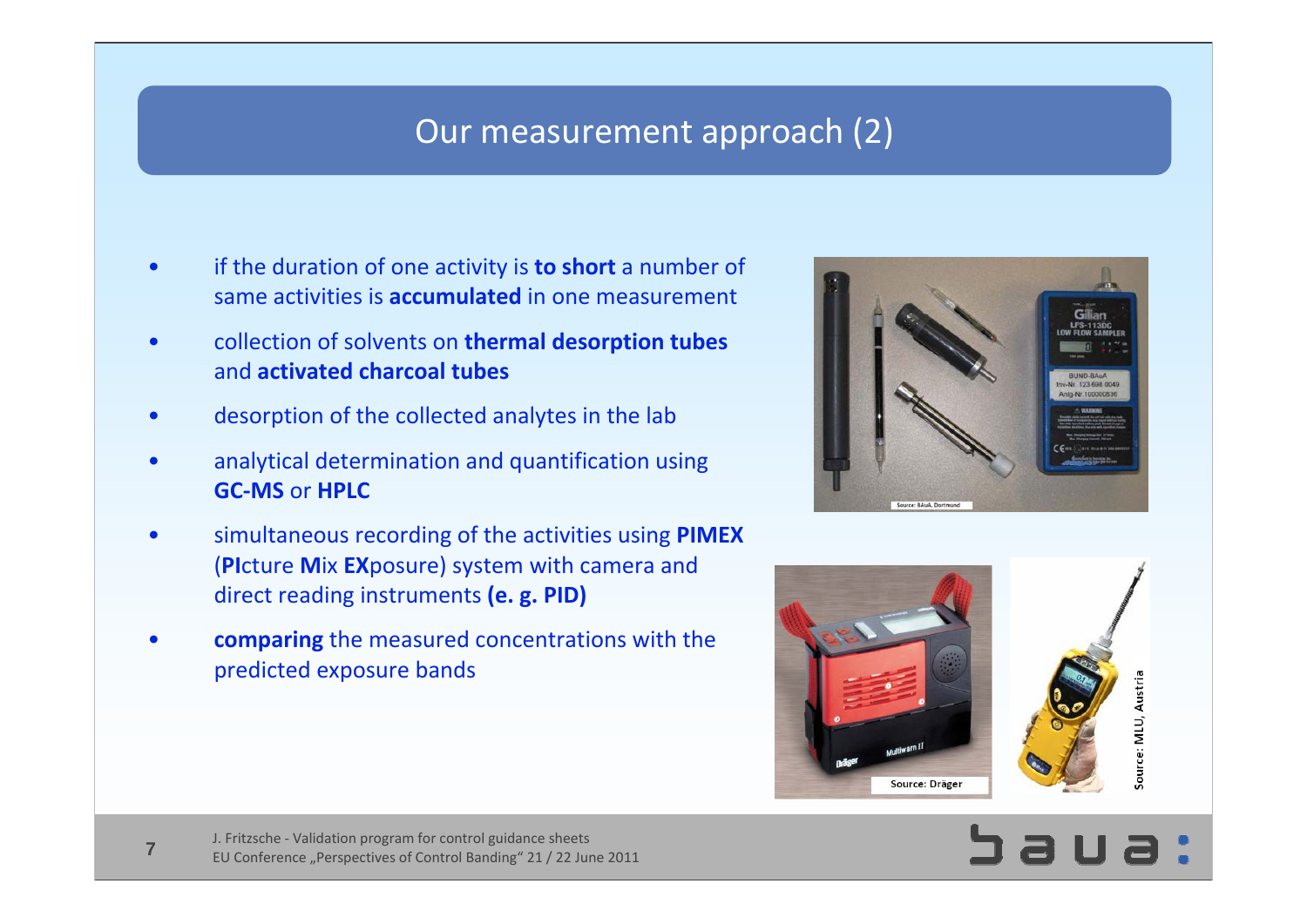### Look into the Future

- •if necessary – readjust/modify the CGS
- $\bullet$ verifying if the procedure is transferable to other CGS
- • you are invited to validate further CGS‐packages for similar activities in co‐operation with BAuA
- $\bullet$ implementation of CGS into the Chemical Safety Report in REACh
- $\bullet$ using the PIMEX recordings for illustration of CGS

# **Thanks for your attention!**